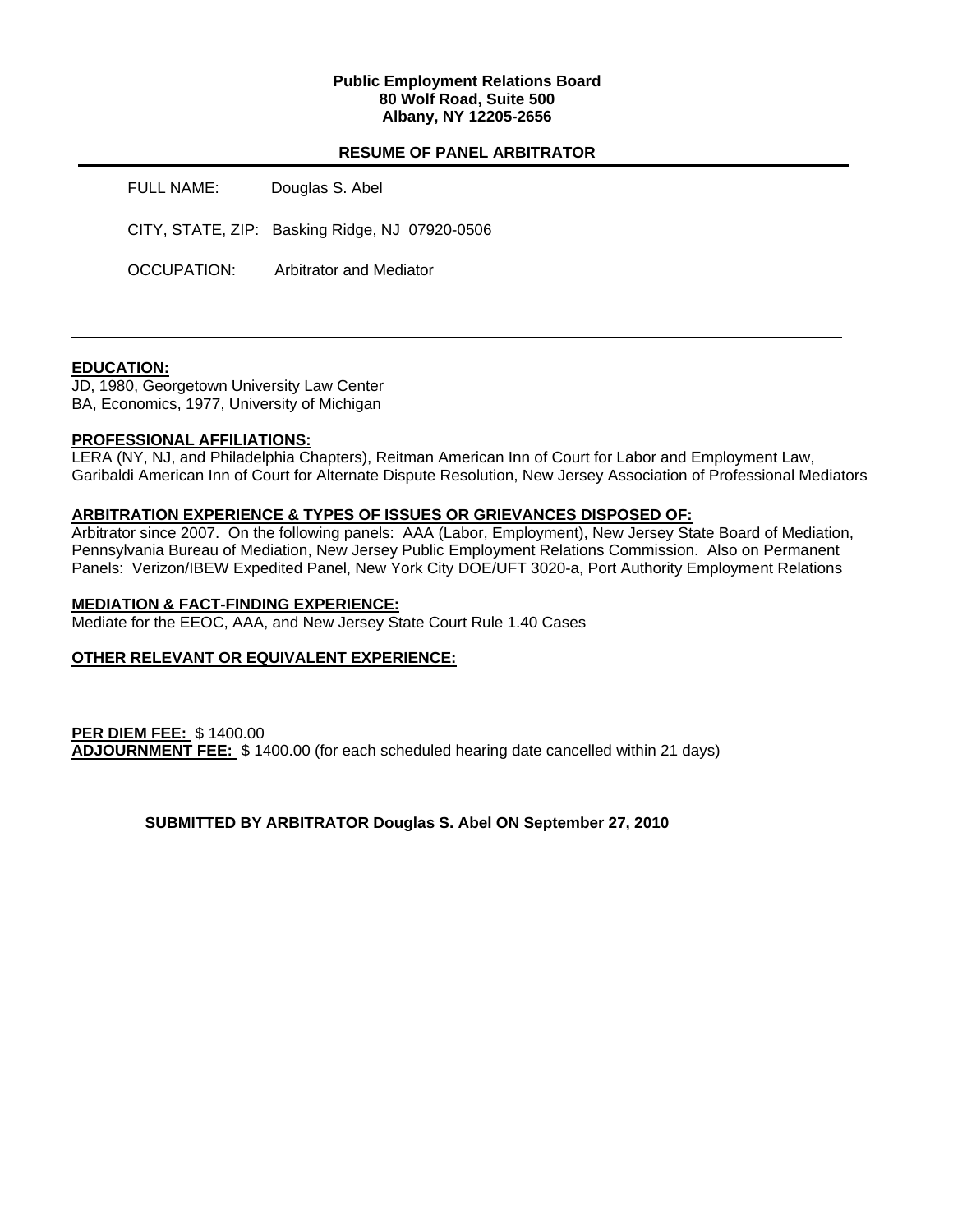#### **Public Employment Relations Board 80 Wolf Road, Suite 500 Albany, NY 12205-2656**

# **BILLING DISCLOSURE STATEMENT**

# ARBITRATOR'S NAME: **Douglas S. Abel**

The following is a description of my fees and expenses:

# A) HEARING TIME.

- (1) My per diem is \$1400.00 for each day or any part thereof spent hearing a case.
- (2) If a hearing day exceeds 8 hours, I charge:

 $\Box$ a second full per diem  $\boxtimes$ a prorated per diem

 $\Box$ no additional charge  $\Box$ other (describe) :

(3) Additional comments:

B) STUDY TIME.

- (1) I charge \$ 1400.00 for each day spent in preparation of the opinion and award.
- (2) This charge  $\boxtimes$  will  $\Box$  will not be prorated for partial days devoted to such preparation.
- (3) Additional comments:

### C) TRAVEL TIME AND EXPENSES.

- (1) When travel time plus hearing time exceeds hours in a calendar day:
	- $\boxtimes$  Not applicable (no additional charge)
	- $\Box$  I charge as follows (describe):
- (2) I charge for actual, travel-related expenses incurred in connection with the case  $\Box$ YES  $\boxtimes$  NO.

Where appropriate, a mileage charge for auto travel will be billed at:

| $\Box$ Prevailing IRS rate | $\Box$ Other (describe): |
|----------------------------|--------------------------|
|----------------------------|--------------------------|

(3) When the scheduled hearing day(s) requires an overnight stay:

 $\boxtimes$ There is no charge, other than for lodging and subsistence.

 $\Box$ I charge as follows (describe):

(4) Additional Comments: For hearings outside normal commuting distance from Basking Ridge, I charge actual travel costs.